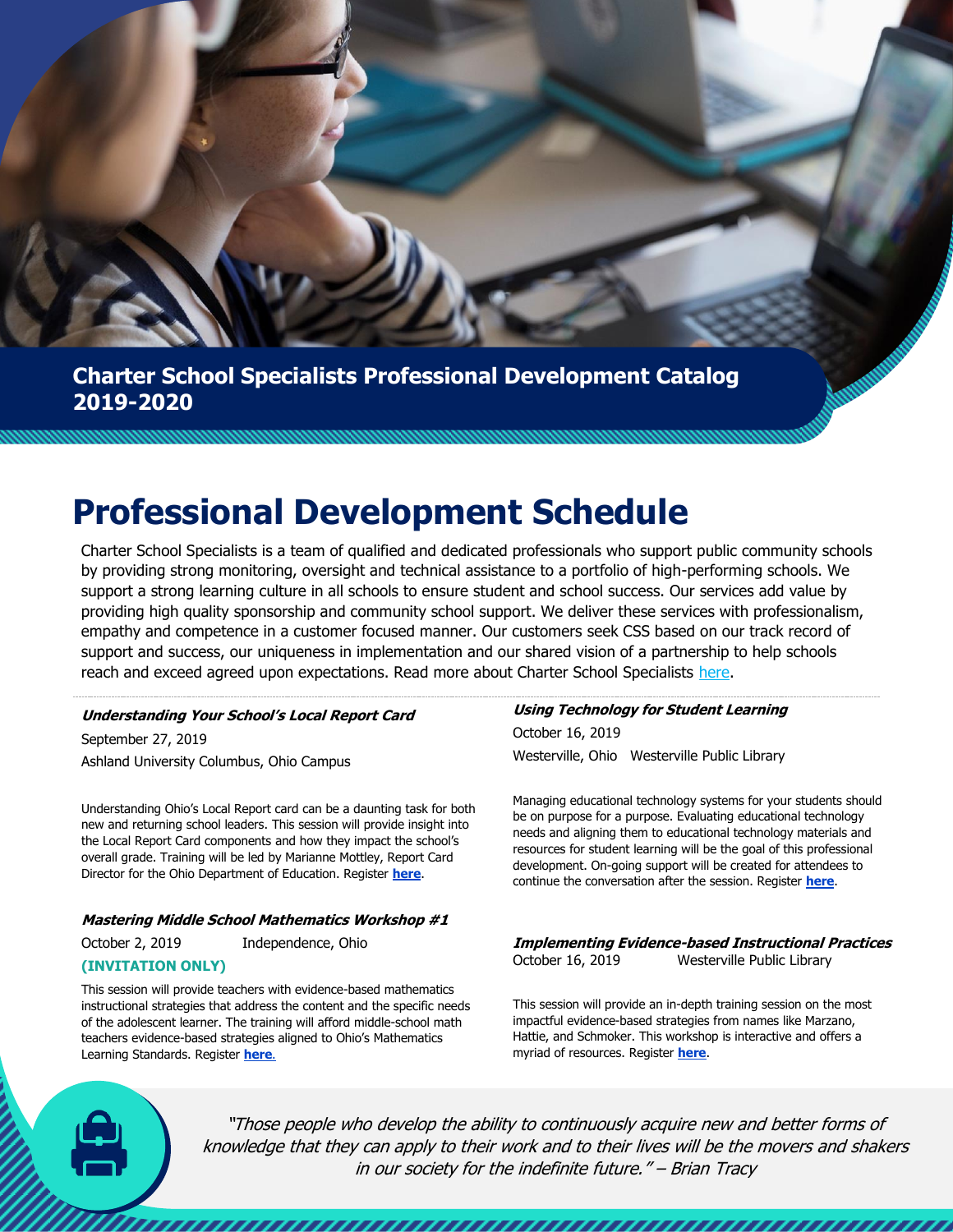

#### **Improving Classroom Instruction through Evaluation and Walkthrough Data**

November 12, 2019

The goal of teacher evaluation systems is to improve the quality of instruction through high-quality feedback and support. School leaders are invited to learn how to clarify expectations for effective teaching, conduct rigorous observations and give meaningful and direct feedback to classroom instructors. Registration is available **[here](https://docs.google.com/forms/d/e/1FAIpQLSejFwT9cVsFbAZpawaVGjGbVkVLvD9r3GfwWxcpBgMFx9E5qg/viewform?usp=sf_link)**.

# **Mastering Middle School Mathematics Workshop #2**

# November 13, 2019 **(INVITATION ONLY)**

This is the second session of the Mastering Middle School Mathematics series and will provide teachers with evidence-based mathematics instructional strategies that address the content and the specific needs of the adolescent learner. The training will afford middle-school math teachers evidence-based instructional strategies aligned to Ohio's Mathematics Learning Standards. Register **[here](https://docs.google.com/forms/d/e/1FAIpQLSfw6gnwXJJUjyWOrtVn5PS4hwHctXnAkAIGub5_gOWR9QbY6g/viewform?usp=sf_link)**.

**Decisions, Decisions, Decisions:** Using the Decision Framework to Analyse Data and Complete the Needs Assessment in CCIP.

December 10, 2019

This professional development will help school leaders and leadership teams complete the decision framework and examine areas for improvement. Register **[here](https://docs.google.com/forms/d/e/1FAIpQLSdZQoLP4SxlXmnte1OGuv__59y3FuWtzZ4HZnujIdqIGnJ9Rw/viewform?usp=sf_link)**.



Website: Contact: Email:





[www.charterschoolspec.org](http://www.charterschoolspec.org/) 614-837-8945 **[pchisley@charterschoolspec.com](mailto:pchisley@charterschoolspec.com)**

#### **Coaching for Literacy Achievement in Alternative School Environments**

January 23, 2019

This training will feature best practices for engaging or re-engaging disconnected youth and providing authentic literacy experiences in the secondary classroom. While contextual support is critical for students in becoming proficient readers, motivational support is also a key factor. This session will teach the motivations that have been widely found to foster achievement. Registration is available **[here](https://docs.google.com/forms/d/e/1FAIpQLSc7TCPSGQFxFKXYrqyQmoUHY64qzs59_N7lUGEEpbnarEyqNw/viewform?usp=sf_link)**.

# **Schools to Learn From**

# February 11, 2019

School leaders are invited to hear from Charter School Principals leading school turnaround initiatives through the Ohio Improvement Process. Participants will gain insight on how community schools sponsored by St. Aloysius/CSS have made academic and social-emotional gains and are closing achievement gaps for community school students throughout Ohio. Register **[here](https://docs.google.com/forms/d/e/1FAIpQLSft6mTjhikZtOrvGWo9f2kHdIFdl5cGaZAz5MV2lSstQAtH0Q/viewform?usp=sf_link)**.

# **An Introduction to Project-based Learning**

March 4, 2019

PBL, as it is more commonly known, is a way to facilitate learning that will better prepare students for what they'll face in the "real world". This session will provide an overview for implementing a project-based instructional approach at your school. Registration is available **[here](https://docs.google.com/forms/d/e/1FAIpQLSfa0tpF0C7Y2YbpWKA5JRthQ1V2hP3SKWQ4RnvAAjEe45J7CA/viewform?usp=sf_link)**.